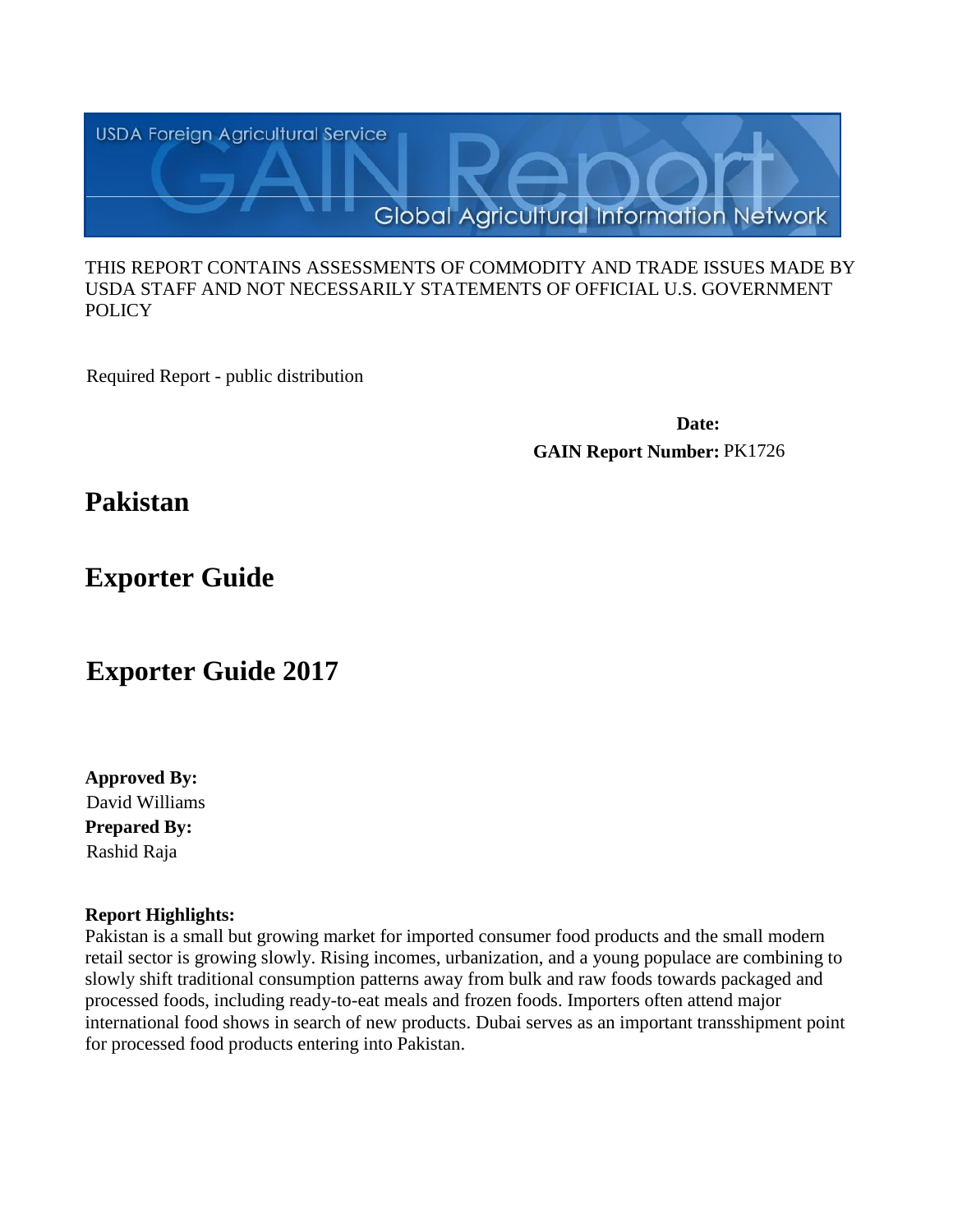## **Post:** Islamabad

# **Author Defined: SECTION 1: MARKET AND ECONOMIC OVERVIEW**

Pakistan's economy grew 5.3 percent in fiscal year (July/June) 2017, up slightly from 4.5 percent the previous year. Per capita income increased from \$1,531 in FY 2016 to \$1,629 in FY 2017. Foreign Direct Investment during July-April 2017 crossed \$1.7 billion. Major inflows were from China, the Netherlands, Turkey, the United States, the United Arab Emirates, and Europe.

Agriculture is a key sector of the economy, accounting for 19.5 percent of GDP and 42 percent of employment; the sector has direct and indirect linkages with other sectors of the economy and could play a more significant role in socio-economic development with proper investment. Pakistan is a relatively large importer of a few key agricultural products such as cotton, vegetable oil, pulses, tea, and dairy products, and a small or erratic importer of other agricultural products. According to the State Bank of Pakistan, Pakistan imported \$6.7 billion in food and agricultural products in FY 2016/17 (June/July). Calendar year U.S. exports of agricultural products reached a record \$778 million through October 2017.

The United States is the fourth largest agricultural exporter to Pakistan. There are at least 30 U.S. firms that are represented in Pakistan's food and agriculture sector through trading, food processing, franchising, or distributorships. Pakistan has taken steps over the years to liberalize its trade and investment regimes, either unilaterally or in the context of commitments made with the World Trade Organization (WTO), the International Monetary Fund (IMF), and the World Bank. It is relatively open to foreign investment, but its ranking in the World Bank's Doing Business Index remains low, largely due to energy, security, and governance challenges.

Dubai is an important transit point for foreign food products entering Pakistan. Companies in Dubai can consolidate and ship products in approximately four days. A number of U.S. food items are imported this way, allowing importers to better control inventory and reduce the need for expensive storage costs. Pakistan cold chain system is somewhat limited and that complicates the import and movement of produce, meat, fish, and other fresh, frozen or refrigerated products throughout the country.

# **A. Food Purchasing Behavior:**

A small number of international and domestic grocery retail outlets are starting to change the food retail sector in Pakistan, but Pakistanis still buy much of their food in traditional shops and markets. In major cities, middle and high-income consumers are slowly diversifying their purchasing away from bulk and raw foods towards packaged and processed foods, including ready-to-eat meals and frozen foods. An increase in the number of females working full-time and higher levels of disposable income has supported this trend. The major food consumption patterns have not changed as much in the rural areas and are still based on wheat and grain products and a variety of meat products. Consumers in the north of Pakistan mainly consume lamb and beef, but in central and the south more consumers prefer chicken. There are still a lot of opportunities for investments in the dairy products sector but products should be adjusted to local tastes.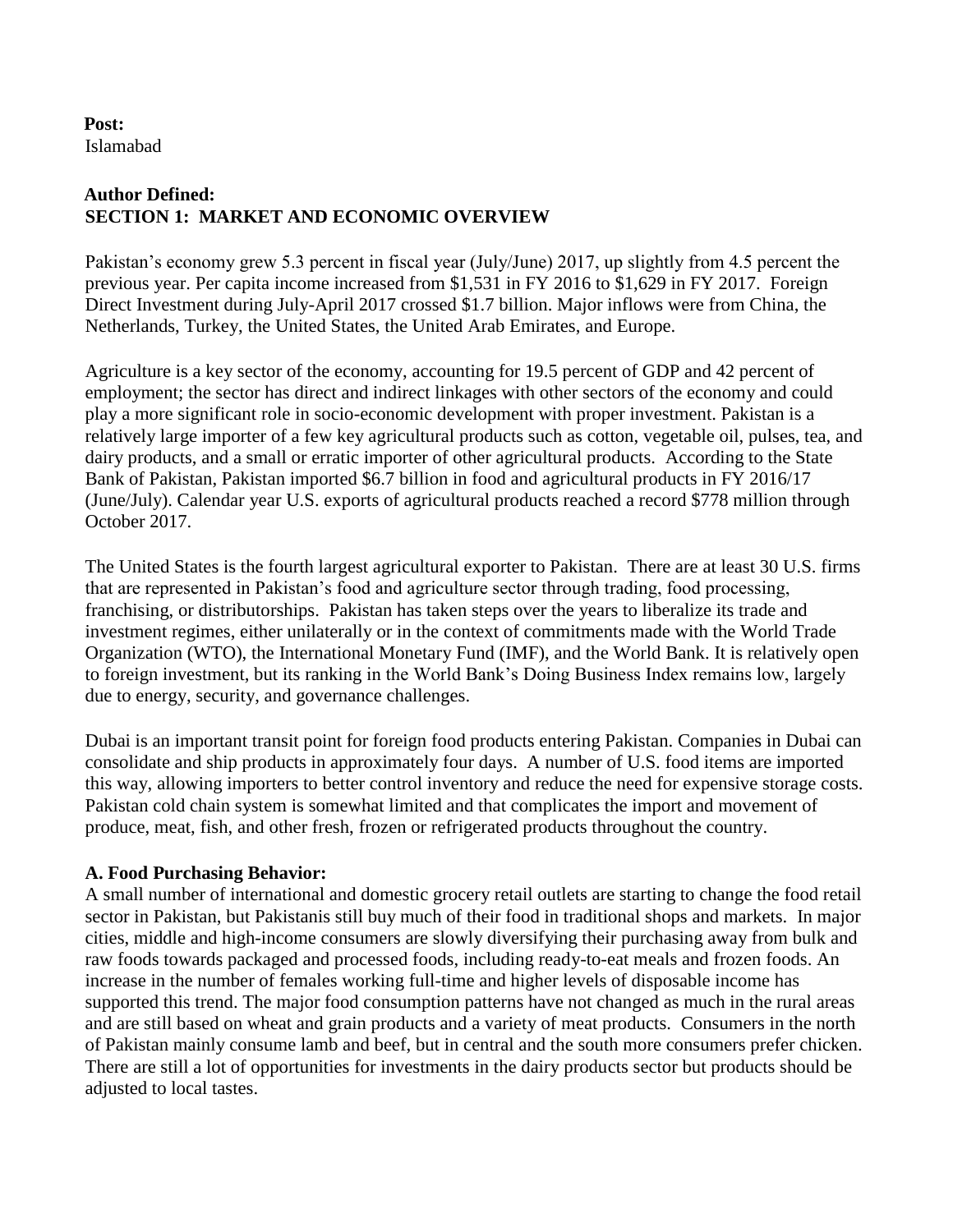A typical Pakistani household makes regular purchases of staple foods (i.e., wheat flour, pulses, edible oils, fruits, vegetables, milk, and meat) several times per month from neighborhood stores due to convenience, perceived freshness, and limited storage space at home. Young Pakistani professionals (male/female) are making monthly food purchases from modern retail stores due to the greater variety of products, access to co-located stores, and access to restaurant and prepared foods all under one roof. For urban dwellers with sufficient income, one-stop grocery shopping is catching on as a family outing. Affluent Pakistani families are attracted to modern retail stores due to their affordability, strategic locations, variety, and access to imported processed foods.

| <b>Categories</b>              | 2016<br>\$ billions) | $2008 - 2016$<br><b>Growth Percentage</b> |  |  |
|--------------------------------|----------------------|-------------------------------------------|--|--|
| Milk, Cheese and Eggs          | 26.41                | 79.66                                     |  |  |
| <b>Bread and Cereals</b>       | 21.5                 | 85.34                                     |  |  |
| Fruit                          | 3.5                  | 105.88                                    |  |  |
| Vegetables                     | 8.8                  | 100                                       |  |  |
| Fish and Seafood               | 0.9                  | 91.49                                     |  |  |
| Meat                           | 9.6                  | 88.24                                     |  |  |
| Oils and Fats                  | 8.2                  | 30.16                                     |  |  |
| <b>Sugar and Confectionery</b> | 4.2                  | 61.54                                     |  |  |
| Other Food                     | 7.7                  | 285                                       |  |  |
| <b>Total</b>                   | 90.81                | 85.82                                     |  |  |

**Table 1: Pakistani Consumer Expenditures on Major Food Categories During 2016**

**Source:** *Euromonitor*

The demand for specialty and high value foods such as dates, cereals, beverages, chocolates, almonds, cakes, fruits and fruit juices reaches its peak during the Islamic festive season, especially at Eid and Ramadan. These festivals revolve around the year depending on the lunar calendar.





**Source:** *Euromonitor* **B. Consumer Demographics:**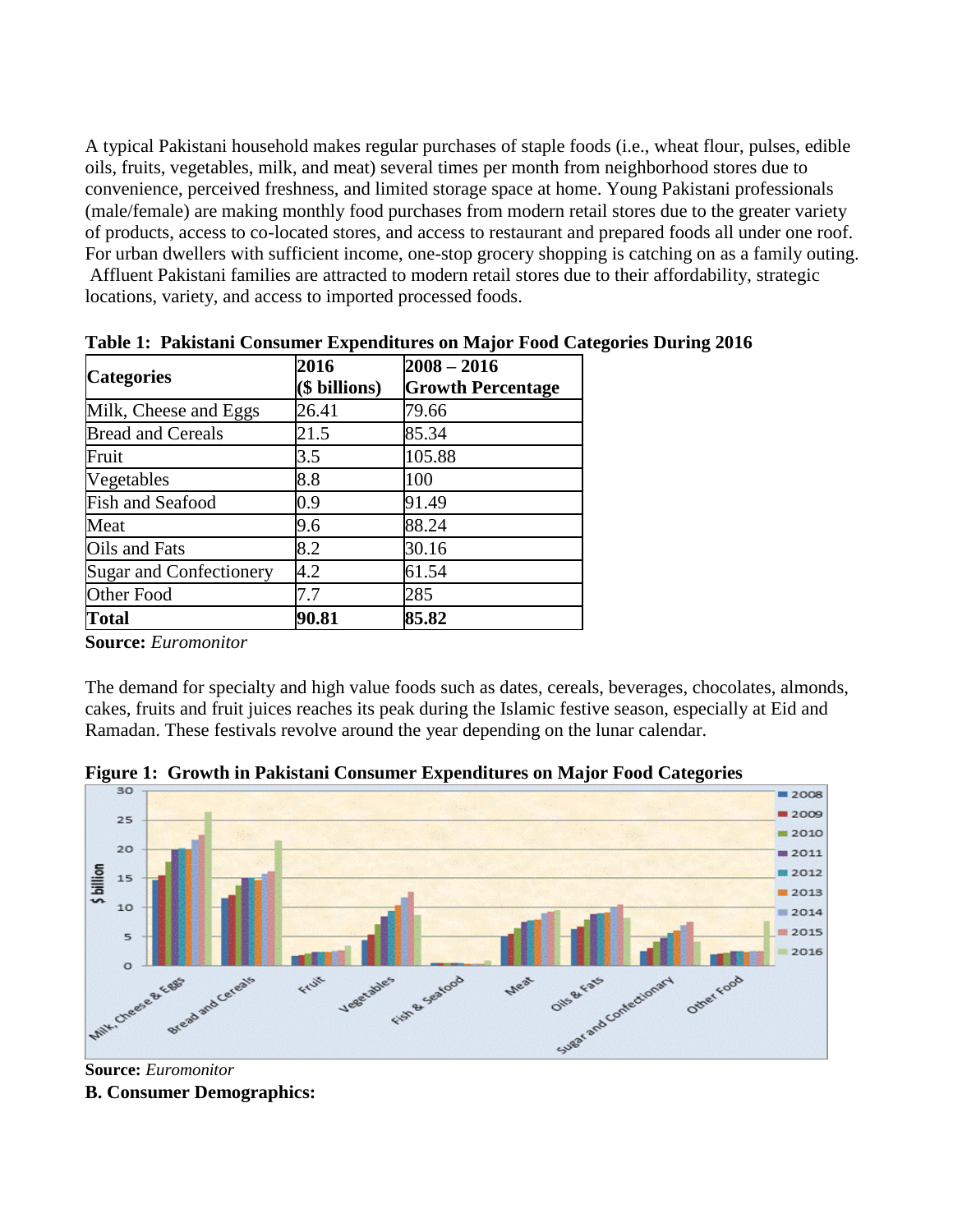Pakistan is the sixth most populous nation in the world with a population of over 199 million in 2017. Pakistan is also one of the youngest countries in the world with 32 percent of the population under 14. Pakistan's middle class is estimated at over 60 million, but incomes deemed middle class are significantly lower than in the United States. Consumers from the Pakistani middle class broadly support both domestically produced and imported goods, including imported foods. The upper middleincome class is currently estimated at over 17 million, with relatively high per capita income which favors consumer spending.





**Source:** *Economic Survey of Pakistan*



**Figure 3: Pakistan's Population 2008-2017**



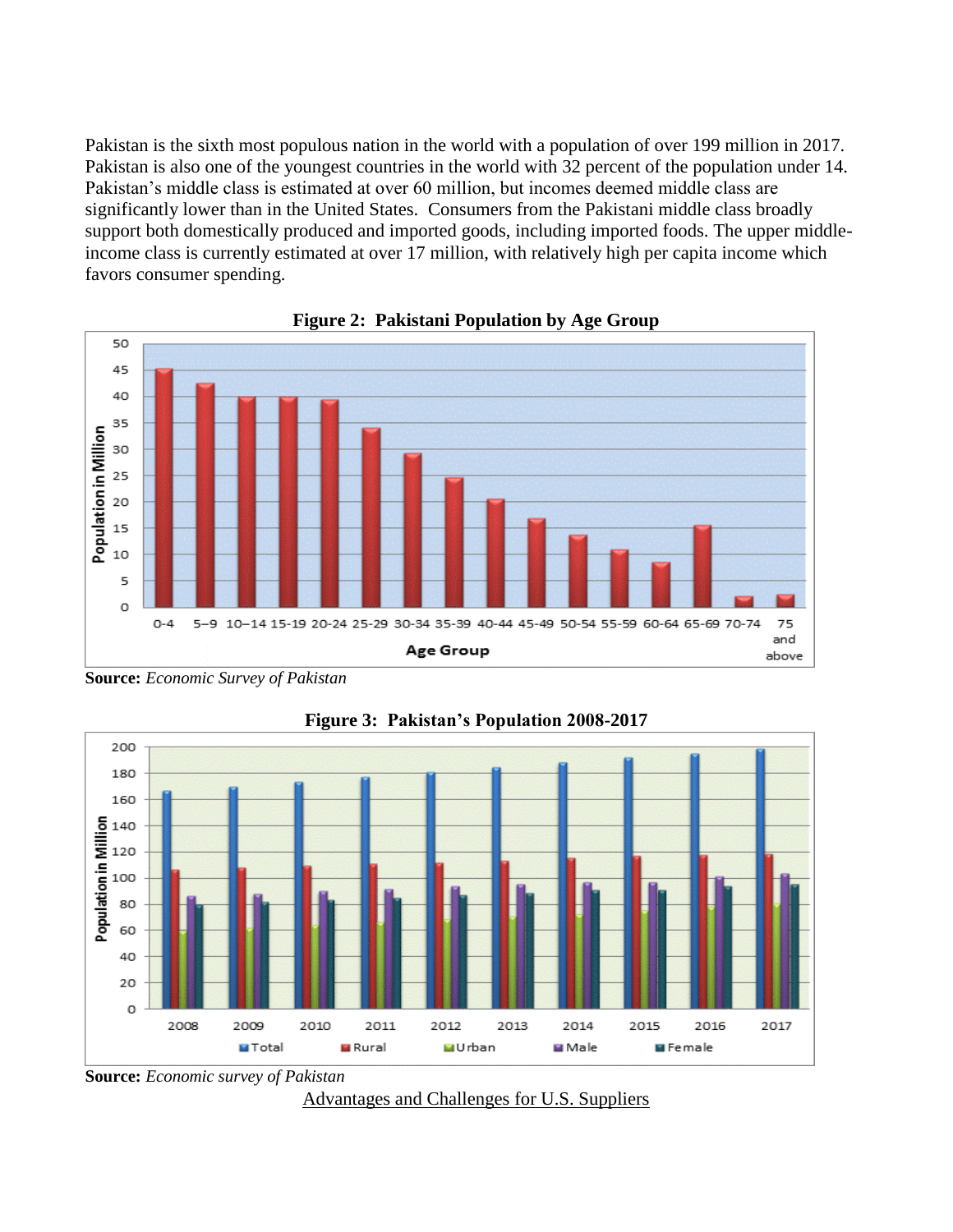| <b>Advantages</b>                                       | <b>Challenges</b>                                                             |
|---------------------------------------------------------|-------------------------------------------------------------------------------|
| Pakistan has a large young population that is more      | Shipments from the United States take                                         |
| focused on consumer items                               | longer                                                                        |
| Expatriate community looks for specialty U.S. food      | U.S. suppliers have not been flexible in                                      |
| products and dine in Western-style restaurant           | terms of specialty products of smaller<br>quantities required by the industry |
| Consumers are seeking quality products from both        | Competition from other countries like the                                     |
| domestic and international suppliers                    | United Kingdom, Australia, New Zealand,<br>South Africa, and Europe           |
| Gradual transformation of the modern retailing in       | Imported food products are subject to high                                    |
| urban centers                                           | tariffs which range from $25 - 65$ percent                                    |
|                                                         | and a high duty structure for all value                                       |
|                                                         | added food ingredients                                                        |
| U.S. products are popular for quality, taste, and       | Proximity to other countries provide                                          |
| wholesomeness                                           | competitors a comparative advantage                                           |
| Eating out culture is becoming popular at upper and     | Inability of U.S. exporters to meet                                           |
| middle income levels                                    | Pakistani importers' requirements (mixed                                      |
|                                                         | shipments)                                                                    |
| Urban population creates demand and welcomes new        | Locally produced snack foods, salad                                           |
| products as they are open to try novel tastes           | dressings, sauces, jams and other                                             |
|                                                         | processed foods are relatively inexpensive                                    |
| International retailers that market a wide range of     | Local importers prefer to initiate business                                   |
| imported products in the sector have great influence on | deals with small orders which is usually                                      |
| purchasing patterns                                     | not welcomed by many U.S. exporters                                           |
| Franchising has been introduced and the retail food     | Market penetration for imported products                                      |
| sector is transitioning to a modern structure with a    | is mostly concentrated in major cities                                        |
| growing number of Western-style fast food restaurant    |                                                                               |
| chains, bakeries, and coffee shops                      |                                                                               |

# **SECTION II: EXPORTER BUSINESS TIPS**

# **A. Political Situation:**

Pakistan is a federation of four provinces, Baluchistan, Khyber Pakhtunkhawah (KP), Punjab, and Sindh. The Federally Administered Tribal Areas (FATA) along the border with Afghanistan, and the Islamabad Capital Territory, are both under the jurisdiction of the federal government. Gilgit Baltistan ("GB," until 2009 known as the "Northern Areas") has an administrative setup similar to the provinces, including a Governor, Chief Minister, and Legislative Assembly. The elections held on May 11, 2013, marked the first time in the country's history that one civilian government peacefully transferred power to another. The Pakistan Muslim League – Nawaz (PML-N) is currently the ruling political party.

# **B. Food Preferences:**

The majority of consumers prefer fresh foodstuffs, which are readily available in their neighborhood at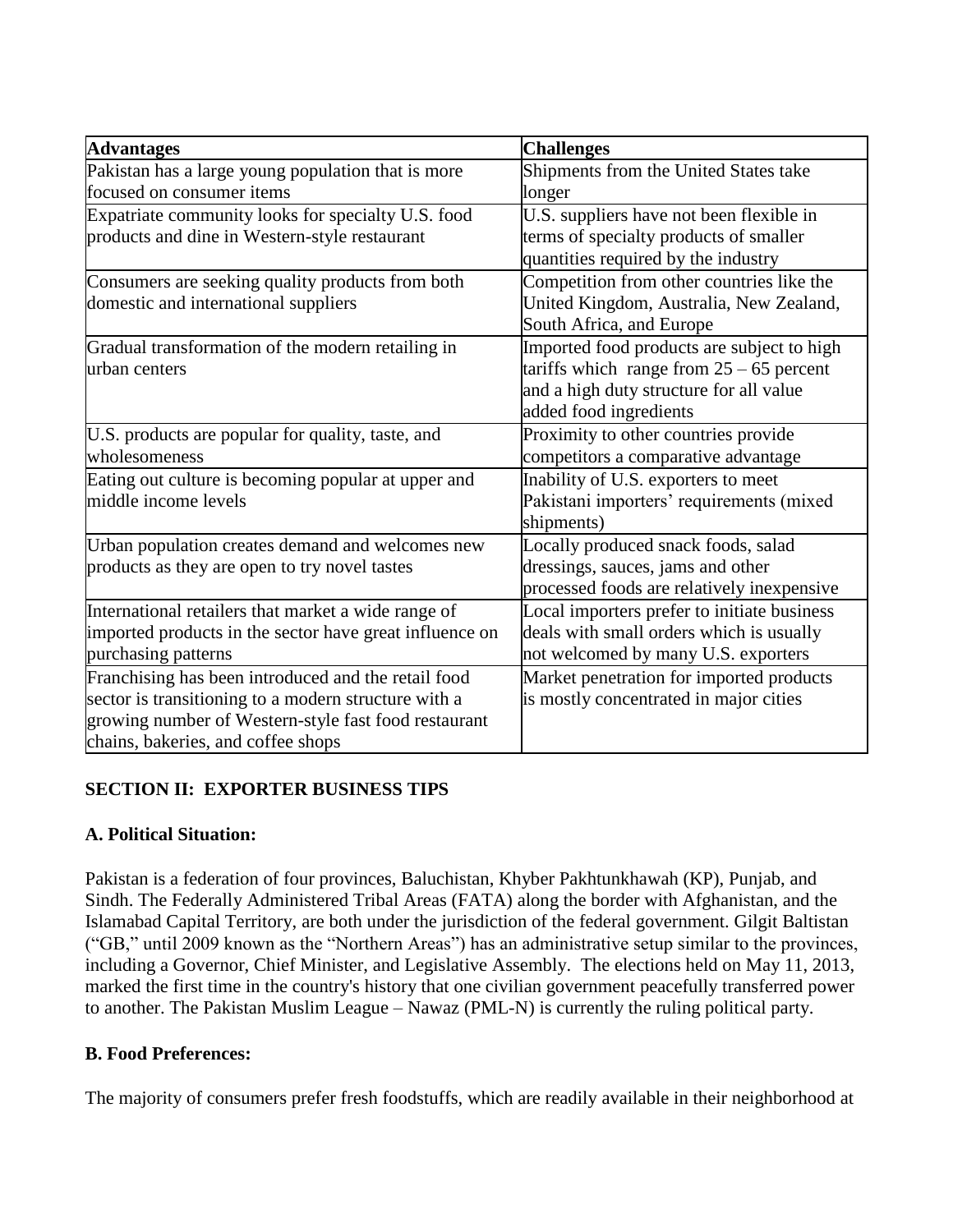affordable prices. Healthy eating is becoming more popular among educated consumers and is featured in newspapers, magazines, and television. Fresh foods, fruit juices, fruit concentrated-based beverages, organic foods, sugar-free confectionary, packaged food with higher fiber content, dairy products, and vitamin and calcium fortified packaged foods and beverages are all gaining acceptance among middle and upper-income consumers. Pakistan is 96 percent Muslim. Therefore, pork is only consumed by a small Christian community. Products of animals and products containing animal ingredients must be certified Halal to ensure that the meat or ingredients were sourced from livestock that were slaughtered in accordance with the tenets of Islam. Food and ingredients destined for the food service sector must also be certified Halal where appropriate. The import and sale of alcohol is also prohibited for religious reasons.

Traditional and modern snack foods, such as confectionaries, pastries, cakes, biscuits, ice cream, or sweet and savory snacks are very popular among Pakistanis. Frozen foods and instant noodles, which are easy to prepare for children, are popular among working mothers. Local flavors are preferred and local food manufacturers are exploring opportunities to produce new products using a combination of local and imported flavors. The rise of the urban middle class has increased the acceptance of packaged, convenience, and ready-to-eat food products. Many Pakistanis are quite willing to try new foods while eating out, but often return to traditional fare at home. Chinese, Italian, Thai, Moroccan, and Lebanese foods are among the fastest growing new cuisines in Pakistan.

## **C. Distribution Systems:**

Pakistan still largely maintains a traditional distribution system for imported food products which involve several intermediaries. Food products are generally imported by a clearing and forwarding agent, who is responsible for distribution to retailers. Many importers have their own warehouses while others may utilize clearing and forwarding agents to facilitate the storage, movement and distribution of goods given the high cost of building and maintaining warehouses and maintaining truck fleets. Importer/distributors with national distribution typically have sub-offices in regional cities or appoint other distributors to market their products in specific regions.

A slightly different approach is used for distributing locally produced products. The clearing and forwarding agents transport food products from the warehouse to distributors. The agents usually receive two percent margins, then invoice the distributors, and receive payment on behalf of the manufacturer. The distributors have exclusive geographical territories and a sales force that calls on both the wholesalers and on large retailers in urban areas. The wholesalers provide the final link to those rural and smaller retailers who cannot purchase directly from the distributors.

With the rise of chain restaurants, modern companies specializing in the handling of food have also emerged. These firms are equipped to comply with strict temperature and quality specifications on behalf of their clients and offer modern warehousing and transportation facilities.

Retailers rarely import directly, relying on importers and distributors to handle the clearing and storage of products. However, a few of the larger modern retail chains have started to import certain products directly. Imported foods enter Pakistan from regional trading hubs such as Dubai, Singapore, and Thailand as well directly from supplying countries. Major importers are located in Karachi and Lahore.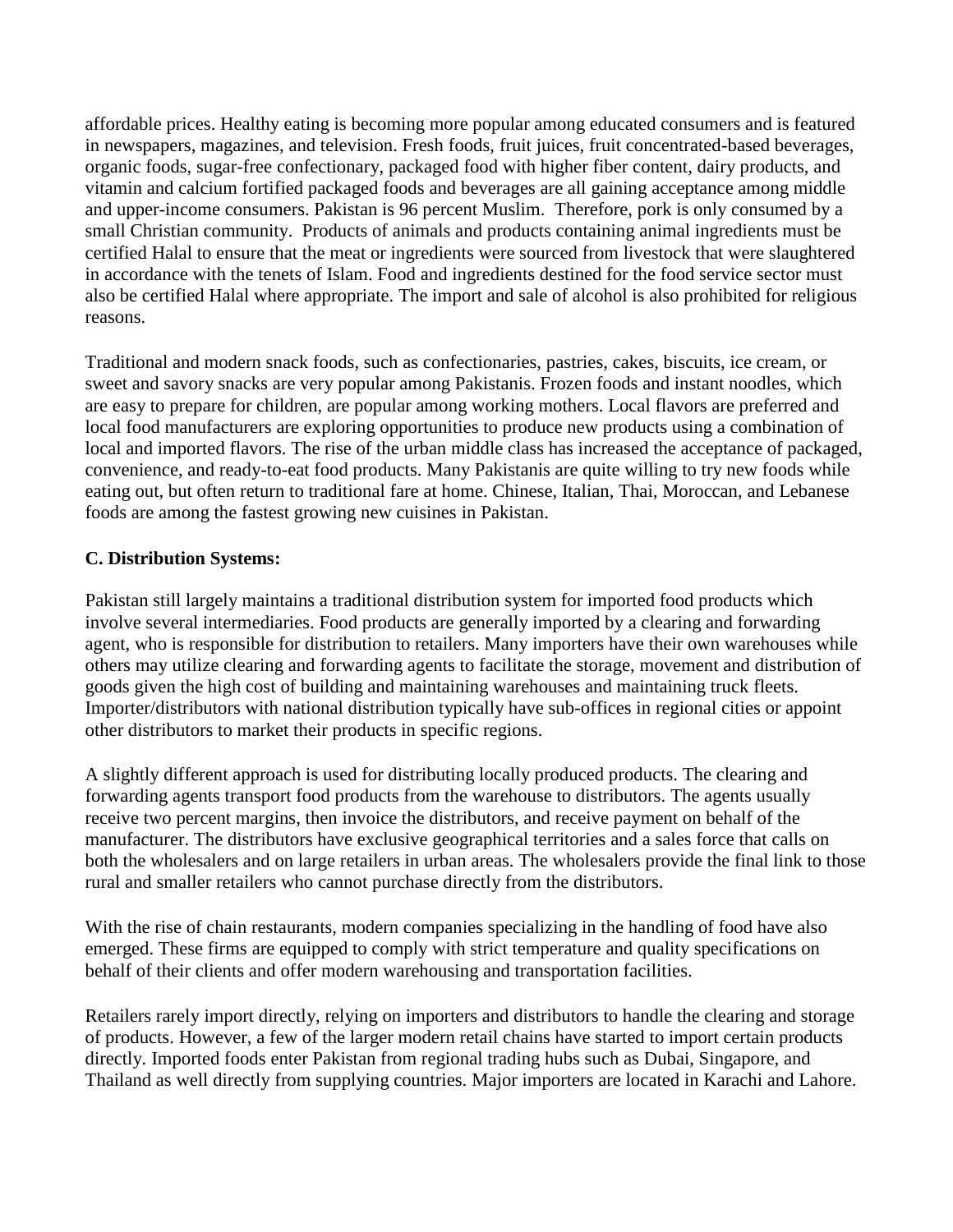U.S. companies considering marketing their products in Pakistan should first identify a local distributor, preferably with a national network, to assist in clearing, storing, transporting, distributing, and marketing their products. Distributors in the urban areas generally seek exclusive products rights to a particular city. As a matter of policy, most companies do not provide credit to distributors, and distributors in turn generally sell on a strictly cash basis to retailers. Smaller distributors often do provide credit to retailers, but the volume of such transactions is relatively insignificant.

# **D. Infrastructure:**

Pakistan has five international airports, including the Karachi Jinnah International Airport, one of the biggest and most modern airports in Pakistan. Pakistan's road network is the backbone of the country's transport system. The total road network in Pakistan is around 265,000 kilometers, out of which about 70 percent is paved. Roads carry over 96 percent of inland freight and 92 percent of passenger traffic. Pakistan also has 7,791 kilometers of railroads that carried over 40 million passengers and 1 million tons of freight.

Pakistan has a coastline of 1,050 kilometers along the Arabian Sea and is serviced by two major ports (Karachi Port Trust and Port Qasim) in Karachi. Container handling facilities are available at both ports and in several major cities. Karachi is Pakistan's largest container port and the port where most containerized food enters Pakistan. Air shipments typically land at the Karachi, Lahore, or Islamabad airports. Freezer and refrigeration facilities at the Karachi and Lahore airports are limited and present a challenge for importers seeking to clear high value food products with short shelf life.

Pakistan is working with China to develop its infrastructure and extend its transportation systems. Under the auspices of the China Pakistan Economic Corridor, new roads and railways are expected to better integrate Pakistan with the regional markets. The corridor will link to Pakistan's Gwadar port, the first port on the southwestern Arabian Sea coastline. Gwadar is a deep-sea port and phase-1 of the port has been developed jointly by the Government of Pakistan and the Government of the Peoples Republic of China. The cooperation is also expected to spur much-needed investment in the energy sector.

# **E. Finding a Business Partner:**

If an exporter is interested in the Pakistani market, the first step is to locate a reliable importer or distributor, usually firms handle both functions. A group of professional distributors who are keen to manage brands is developing in Pakistan and many are interested in expanding their product lines. These importers typically seek exclusive rights to market a particular product or brand. The food import business is relatively new and exporters would be wise to meet potential importers and research their business profile carefully through banks and trade associations.

Restaurant franchises are one way of introducing new products. An increasing number of restaurant chains are opening in Pakistan, especially in Karachi and Lahore. These include fast food, casual dining, and cafes. While most of these companies' source food ingredients produced in Pakistan, some require specialized ingredients or imports of certain items that are not readily available. Exporters should check with importers to see if they are approved suppliers for franchises. Additionally, Pakistan's hotel sector has traditionally represented a small niche market for certain high-value food products that cannot be readily found throughout Pakistan. Several global hotel chains have a presence as do a number of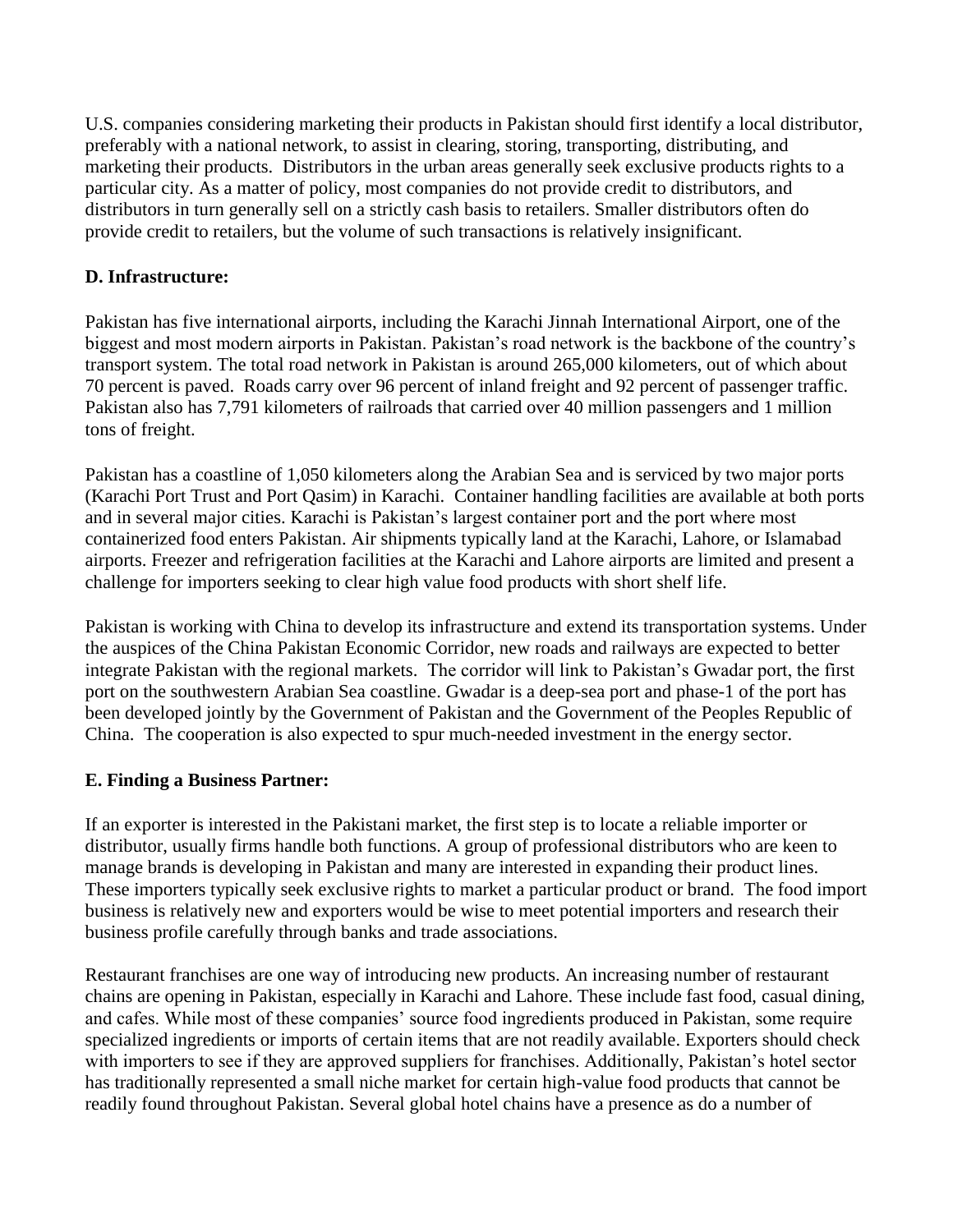excellent local chains. Fresh fruits and vegetables are readily available in Pakistan but high quality fruits and vegetables (especially cherries, plums, broccoli, and lettuce), meat (especially steak), and fishery products (especially shrimp and crab) can be difficult to source locally.

A visit to Pakistan to gain a first-hand feel of the Pakistani market, preferably coinciding with a major food shows, such as DAWN Sarsabz Pakistan Agri Expo, Expo Pakistan, Food Technology Asia, and IFTECH Pakistan (see Appendix B for more details) offers an excellent opportunity to learn more about the Pakistani market and meet prospective importers. Similarly, increasing numbers of Pakistani importers are visiting international food shows such as Gulfood, ANUGA, and SIAL.

The importer should ensure that:

- Importation is in accordance with regulations and the item(s) are not on the negative list.
- The terms and conditions of importation are specified in the letter of credit.
- Bulk vegetable oils are the only food products subject to random testing to ensure fitness for human consumption at time of arrival.
- Imported food products, including ingredients, must have at least 50 percent of their original shelf life remaining at the time of importation - calculated from the date of filing the "Import General Manifest" (IGM) in accordance with the Customs Act of 1969.
- Pakistani regulations require importers to acquire a compulsory letter of credit or register the contract with a bank in order to import goods into Pakistan.

Consider the following before selecting a distributor:

- Do they have a national or regional distribution network?
- How is their distribution network structured?
- Who are their customers? Do they sell to retailers, hotels or restaurants?
- What are their capabilities? Do they have experience handling perishable or value added foods?
- Are they interested in marketing your products? If so, how will marketing costs be handled?
- Are they paying listing fees to retailers?
- Are they managing similar brands or products from other suppliers?
- What are the margins and costs charged by the distributor?

Ensuring payment is another important consideration when establishing a relationship with an importer. Until a successful working relationship is established, exporters may wish to consider vehicles such as an irrevocable letter of credit. Alternatively, Pakistani importers are accustomed to operating without credit and may be willing to pay cash prior to shipment. While FAS Islamabad receives few queries concerning delinquent Pakistani importers, our office does not have the authority or expertise to mediate contractual disputes or serve as a collection agent when differences over payment arise. For firms that qualify, the Export Import Bank of the United States provides exporter insurance. USDA's Export Credit Guarantee Program (GSM-102) is not operational in Pakistan.

A number of trade associations and chambers of industry are active in Pakistan. These associations work on behalf of local and multinational food and food ingredient manufacturers, processors, importers, farmers, retailers, cooperatives etc. Please see Appendix E for details on such trade associations operating in Pakistan. Exporters are advised to identify appropriate associations and work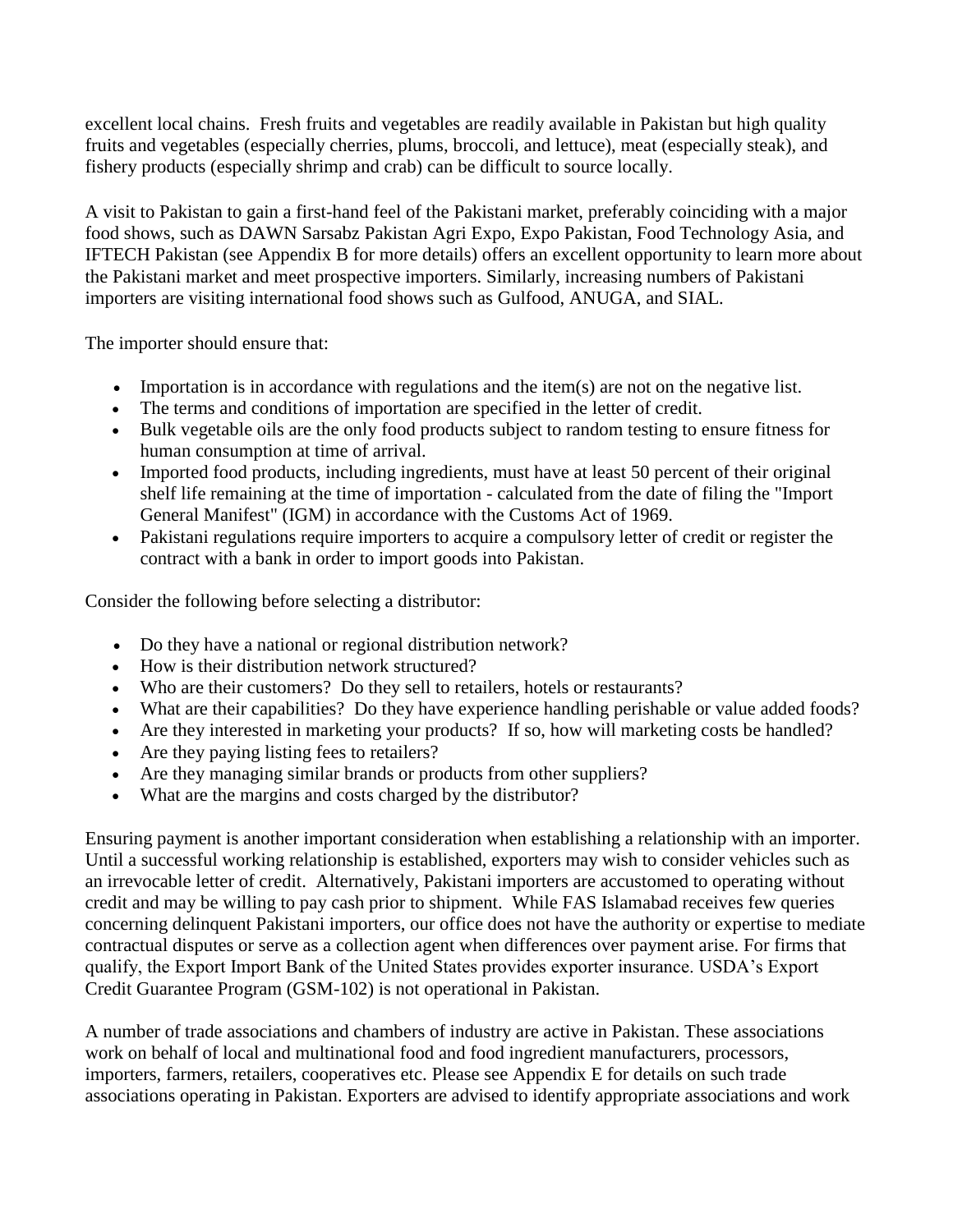closely with these associations to explore opportunities in the Pakistan market. There are few U.S. based trade groups that are active in Pakistan. For more information please refer to Appendix C.

# **F. Advertising and Trade Promotion:**

Pakistan has over a dozen major advertising agencies, some with foreign affiliation. Television and newspapers are the most widely used method of advertising. Other means of advertising include radio, billboards, periodicals and trade journals, direct response advertising, slides and commercial film shorts in movie theaters, short messages through cellular phones, as well as the internet. Pakistan has over 120 daily newspapers. Although the English-language press reaches only a small fraction of the population, it is influential in political, business, academic, and professional circles. Increasing numbers of Pakistani consumers have access to a number of national and international channels through satellite television. Urdu channels are popular among the majority of the middle-income population. In addition to government-run television in various regional languages, there are several popular privately-owned channels. Most urban households have televisions, and televisions are also increasingly present in rural Pakistan.

There are several annual trade shows focusing on various aspects of the food sector. These shows tend to cater to Pakistani exporters and the domestic food industry, but a few shows are starting to become viable options for foreign food exporters. This report lists four shows in Appendix B, two of which, Dawn Sarsabz Pakistan Agri Expo and IFTECH Pakistan, are considered the best in Pakistan and held almost every year. Additional information on other Pakistani trade shows can be accessed from the following websites:

[http://www.ecgateway.net](http://www.ecgateway.net/) [http://www.pegasus.com.pk](http://www.pegasus.com.pk/) [http://www.terrabizgroup.com](http://www.terrabizgroup.com/)

# **G. Business Etiquette:**

Pakistan is on a Monday through Friday workweek and many offices are open part of the day on Saturday. It is common for offices take one or two hours off on Friday afternoon for prayers. Private businesses usually operate from 9:00 am to 5:00 pm during weekdays, with most international firms closed on Saturdays and Sundays. The national language of Pakistan is Urdu but English is commonly used in business, government offices, and trade. Normal business dress for men is a shirt and tie. Suits are worn to meetings with high-ranking officials and senior business people. Businesswomen should wear similarly formal and modest attire when making official calls or attending formal meetings. Realistically, business visitors can expect to schedule up to four meetings per day. Pakistani businessmen prefer appointments between 11:00 am and 5:00 pm. Hospitality is a key part of doing business in Pakistan; most business discussions will not begin until "chai" (tea), or a soft drink is served. To refuse any beverage outright will likely be perceived as an insult. Talking about your family and friends is an important part of establishing a relationship with those involved in the business process.

Do not drink alcohol in public. Most hotels serve liquor to foreign nationals after verification of their passports as part of room service. Liquor permits are also given to foreign nationals if they intend to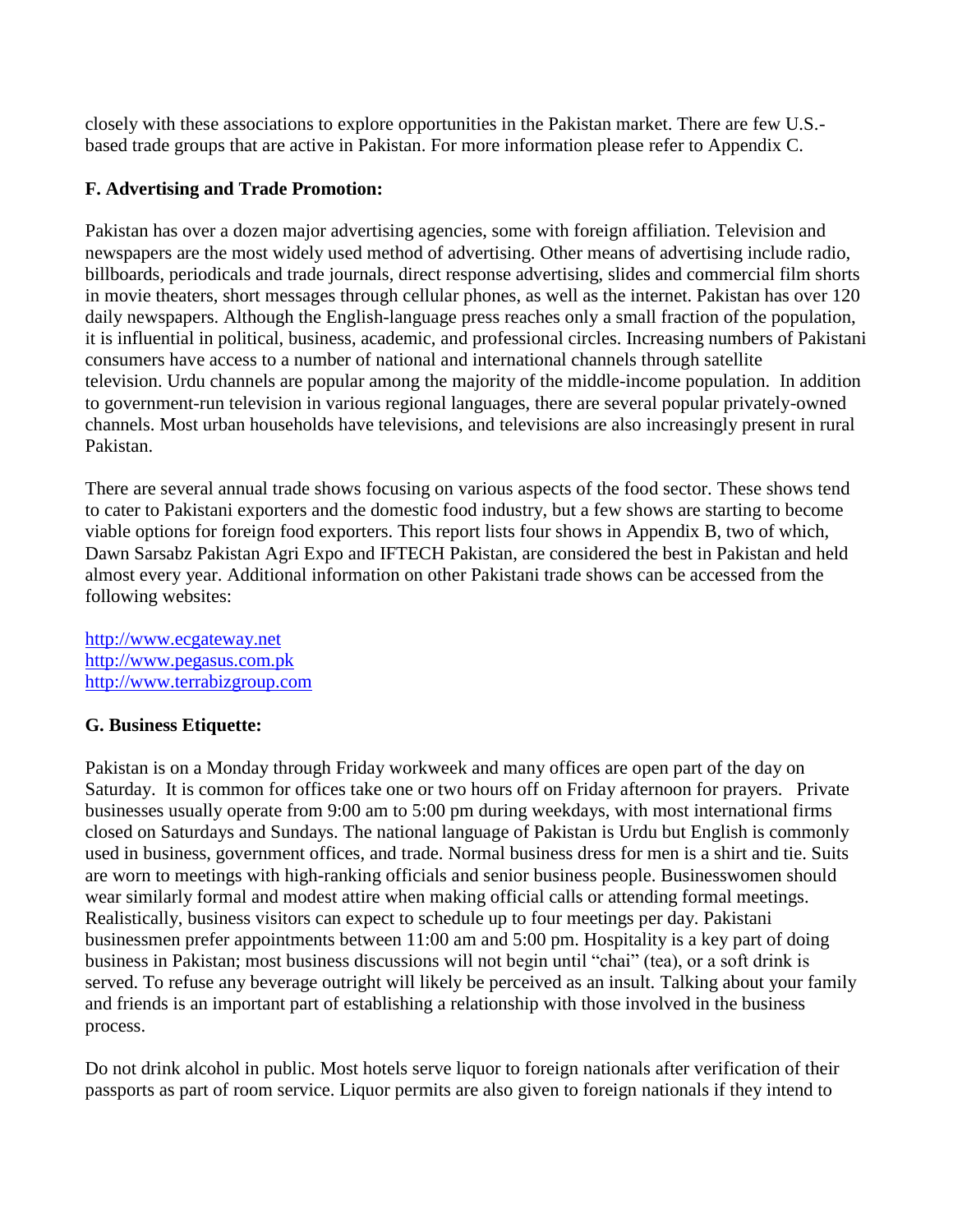stay in Pakistan for a longer period. Security checks are common at hotels and public buildings including office buildings. This can include the scanning of the cars at entry points and screening of luggage, and it may take longer to enter hotel main reception areas. It is important to comply with these procedures for the safety and security of all. If you have a local agent or partner, it is a good idea to bring him or her to meetings with prospective customers and business contacts.

During Ramadan, a period which lasts for a month, Moslems are required to fast from sunup until sunset. During this time, visitors are not allowed to eat, drink or smoke in public places. The dates of Ramadan shift by about two weeks each year as it follows the lunar calendar. Exporters should avoid visiting Pakistan during Ramadan and elections.

The best time of year to visit Pakistan is between November and April, so that the seasons of extreme heat and rains can be avoided. Although Islamabad (the capital) has a cool, pleasant winter (November - February), summers (April –July) are fierce with temperatures of up to 120 degrees Fahrenheit. Karachi has a subtropical climate and is hot and humid year round. Major cities have good hotels and are well connected by domestic airlines.

# **SECTION III: MARKET SECTORS: STRUCTURE AND TRENDS**

# **A. Food Retail**

There are a few large supermarkets or chain stores for general consumer items. Two well-known European chains have opened cash and carry stores in joint collaboration with Pakistani groups and have opened several self-service outlets in Karachi, Lahore, Faisalabad, and Islamabad. These hypermarkets are typically 25,000 to 100,000 square feet in an effort to take advantage of scale and create a unique one-stop shopping experience in Pakistan that differentiates them from smaller supermarkets and traditional small retailers.

In addition, hundreds of government-owned utility stores sell food and household items and serve as a mechanism for restraining inflationary price increases by following government guidelines on pricing. The military-owned Canteen Stores Department (CSD), a discount retail network, has also expanded to all major cities of the country.

Most of the retail segment is fragmented and underdeveloped with a large number of small retail outlets – estimated at over 2.5 million and many carry food items. Food and beverages account for 60 percent of retail sales. At this time there are less than a dozen shopping malls and they are generally limited to the larger cities of Karachi, Lahore, Faisalabad, and Islamabad. Islamabad's first shopping mall opened in February 2013.

Pakistani consumers have been slow to embrace online shopping. The relatively high cost of computers, low internet penetration rates, payment issues, and the need for a better delivery options have limited growth. Recently, fuelled by increased demand among younger urban consumers and the prevalence of mobile phones internet retail sales have increased significantly, albeit form a very small base. Thus far, not online retailers have developed food or grocery websites.

# **B. Food Service**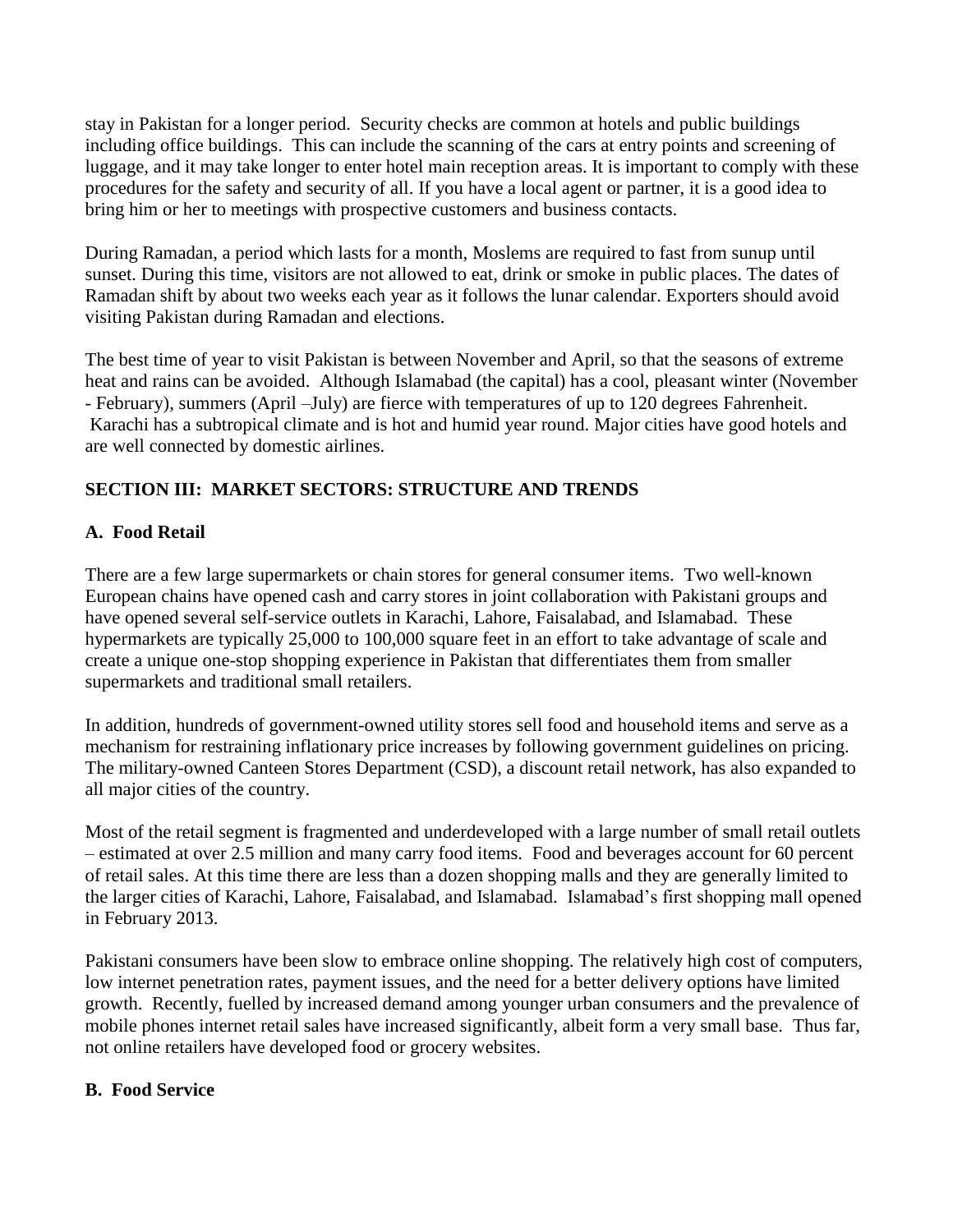Fast food is a growing industry in Pakistan that is capitalizing on changing lifestyles, a growing young population, expansion of urban malls, modern retailing, and an increase in the number of working women. U.S. companies dominate the franchise market in Pakistan in large part due to the fact that they were the pioneers in this sector. Fast food chains are focusing on specialized products to attract consumers in the 15-49 age range. Western-style fast food outlets typically purchase limited imported foods and food ingredients, and the demand is usually restricted to items such as frozen french fries, cheese, dressings, sauces, whipping cream, bakery ingredients, mixes, and condiments.

The same potential exists for high-end coffee shops as well, as specialty and flavored coffees are spreading and this trend is being promoted both by international coffee chains and their Pakistani competitors. Coffee shops tend to use various imported coffee ingredients including creamer, honey, flavorings, and roasted coffee.

During the last few years, high-end bakery concept has become popular in the urban areas of Pakistan. These bakeries tend to use imported ingredients including bakery yeast, dough, flavors, icing, and cocoa in their specialized products to improve quality and taste.

The small frozen fruit and vegetable sector is growing to meet the demands of the restaurant sector. Growth in fruit and vegetable processing is estimated at 11 percent in 2015 in processed frozen fruit and vegetables.

## **C. Food Processing**

An estimated 25 percent of agricultural production is processed in some way and accounts for 16 percent of employment in the manufacturing sector. In addition, the food processing sector contributes 17% to the manufacturing GDP of Pakistan and is comprised principally of rice and wheat milling and sugar cane processing. There are more than 1,000 large-scale food processing enterprises in the country and up to 75% of rural-based food manufacturers are in the so-called informal sector. The almost yearround availability of fresh products across the country, combined with consumers' preference for fresh products and freshly cooked foods, has tempered the demand for processed food products in the past.

With relatively few international or domestic national brands, many of Pakistan's larger stores sell private label brands that include packaged shelf-stable foods such as pulses, dried fruit, cereals, spices, tea, and dry milk etc. Many consumers view the private label brands as being a better value and the industry continues to grow.

The consumption of unprocessed meat and seafood remains quite popular among Pakistani consumers because of their perceived freshness and safety. However, led by poultry, there is a small but growing sector focusing on processed meat and seafood. Supermarkets now allow companies to place branded freezers in their outlets, with some going so far as to allow company salesmen to stand next to these freezer and approach shoppers to discuss the benefits of consuming processed meat and seafood.

Food processors are slowly introducing new products and traditional recipes using improved technology, innovative packaging, and aggressive marketing. For ingredients that are not available in Pakistan, processors turn to imports and typically source through importers specializing in food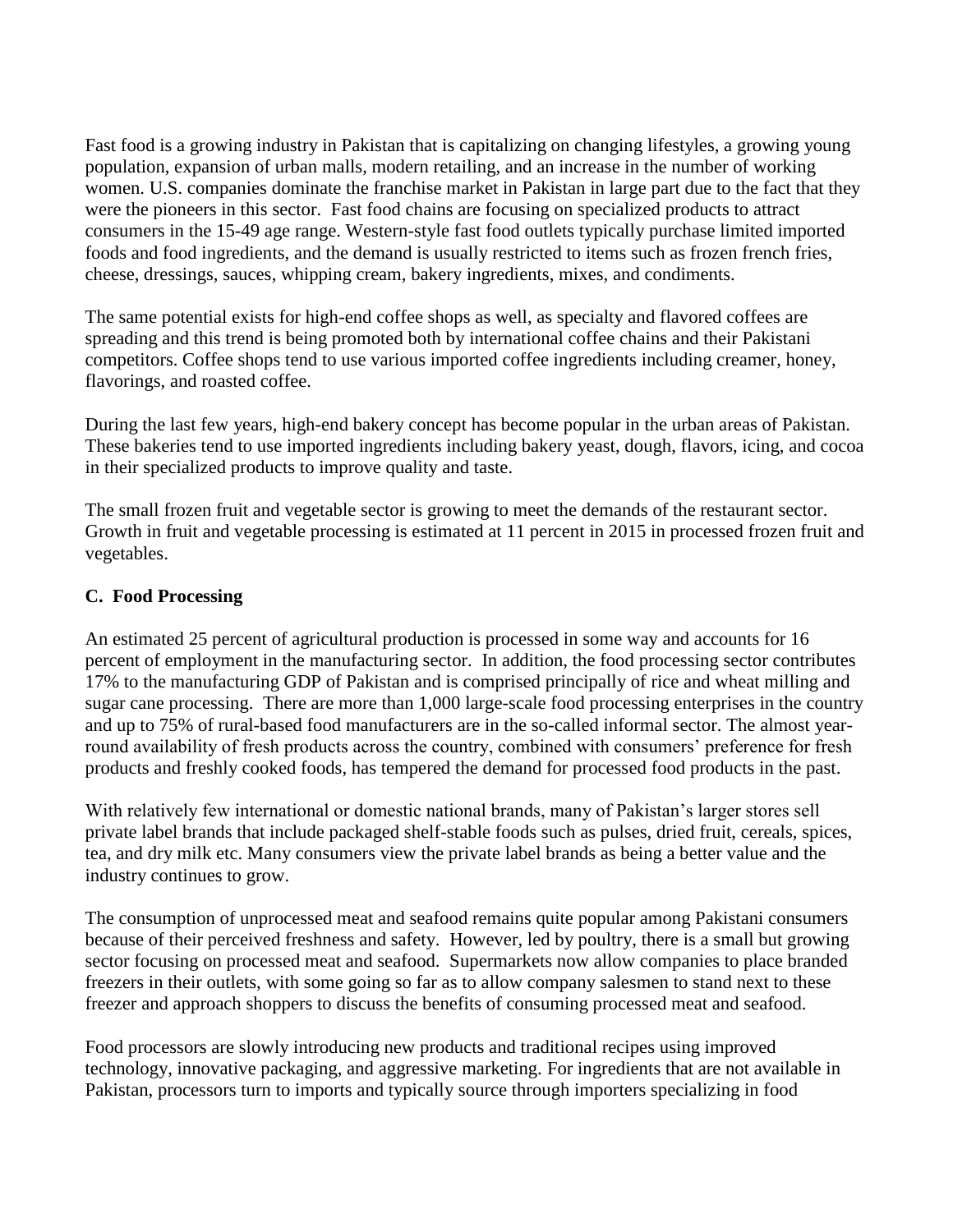ingredients. Food ingredients sourced by Pakistani food processing companies from the U.S. include dried fruits and nuts, essential oils, protein isolates, starch, vegetable saps, thickeners, lactose, sugar and sugar syrups, mayonnaise, mixed seasonings, sauces and preparations, yeast, baking powders, sweeteners and other preparations for beverages, vinegar, oleoresins, and gelatin and gelatin derivatives.

The dairy sector is expanding as is the availability of processed dairy products such as cheese, butter, yoghurt, ice cream, and ghee. Large firms produce about 80 percent of the processed dairy products. Pakistanis have traditionally consumed a soft young cheese known as paneer, but are gaining exposure to western-style cheeses through the fast food industry.



**Source:** *U.S. Department of Agriculture*

# **SECTION IV: BEST PRODUCT PROSPECTS**

#### **Products Present in the Market with Good Sales Potential**

| <b>Description</b>          | Total<br><b>Imports</b><br>CY 2016 -<br><b>Value</b><br>millions) | <b>Custom</b><br>Duty | <b>Key Constraints</b>                                           | <b>Market Factors</b>                                                    |  |
|-----------------------------|-------------------------------------------------------------------|-----------------------|------------------------------------------------------------------|--------------------------------------------------------------------------|--|
| <b>Tree Nuts</b>            | 291                                                               | up to<br>20%          | Competition from<br>Afghanistan and Iran                         | Growing seasonal demand,<br>health consciousness, and<br>value additions |  |
| <b>Breakfast</b><br>Cereals | 11                                                                | 16%                   | Competition from EU, Iran,<br>Malaysia, Philippines,<br>Thailand | Increasing awareness in<br>health conscious consumers                    |  |
|                             |                                                                   |                       | Competition from domestic                                        | Consumer preference for                                                  |  |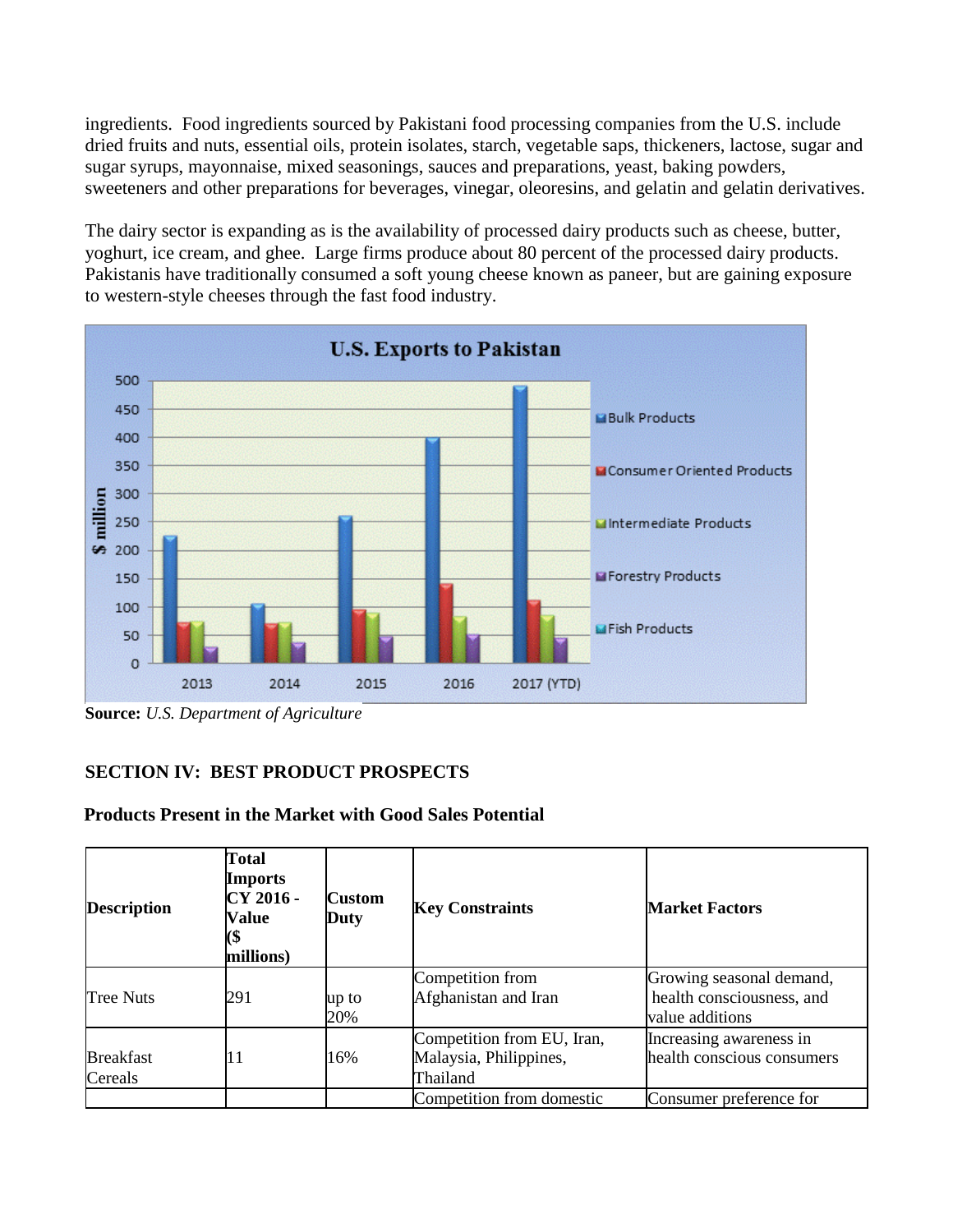| Cocoa Powder<br>and Cocoa<br>Preparations         | 92  | up to<br>20% | and other foreign suppliers                                                                                    | imported products and<br>brands                                                                         |
|---------------------------------------------------|-----|--------------|----------------------------------------------------------------------------------------------------------------|---------------------------------------------------------------------------------------------------------|
| <b>Snack Foods</b>                                | 71  | up to<br>20% | Competition from Iran, China,<br>New Zealand, Turkey, EU and<br>domestic market                                | Preference for imported<br>brands and shortage of<br>quality domestic product                           |
| <b>Milk Powder</b><br>(NFDM)                      | 136 | 20%          | Competition from foreign<br>suppliers like EU and Gulf<br>states                                               | Demand for powdered milk<br>for processing                                                              |
| Dairy Products                                    | 209 | up to<br>20% | Competition from foreign<br>suppliers like EU, Turkey,<br>New Zealand, and Gulf states                         | Increasing popularity of<br>imported brands and<br>shortage of quality domestic<br>products             |
| <b>Processed Fruit</b><br>and Vegetables          | 101 | up to<br>16% | Competition from countries<br>like China, India,<br>Afghanistan, and Thailand<br>etc.                          | Growing demand for fruits<br>in domestic offseason and<br>increasing demand for<br>processed vegetables |
| Pulses                                            | 492 | 3%           | Price competitiveness and<br>freight advantage for<br>countries like Myanmar and<br>India                      | Local production is<br>inadequate and more than<br>30% of total consumption is<br>met through imports   |
| Sugars,<br>Sweetener and<br><b>Beverage Bases</b> | 75  | up to<br>20% | Competition from domestic<br>and other foreign suppliers<br>like India, Brazil, China,<br>Malaysia and EU      | Consumer preference for<br>imported products/ brands                                                    |
| Fruit and<br>Vegetable Juices                     | 30  | up to<br>20% | Competition from domestic<br>and other foreign suppliers<br>like Iran, Thailand, Indonesia,<br>China, Malaysia | Increasing popularity of<br>imported brands                                                             |

# **V: POST CONTACTS AND FURTHER INFORMATION**

If you have questions or comments regarding this report or need assistance exporting to Pakistan, please contact the Office of Agricultural Affairs, Islamabad at following address:

> Agricultural Counselor Office of the Agricultural Affairs Foreign Agricultural Service Embassy of the United States of America Islamabad, Pakistan Ph: (92-51) 201-4920, Fax: (92-51) 227-8142 E-mail: [agislamabad@usda.gov](mailto:agislamabad@usda.gov)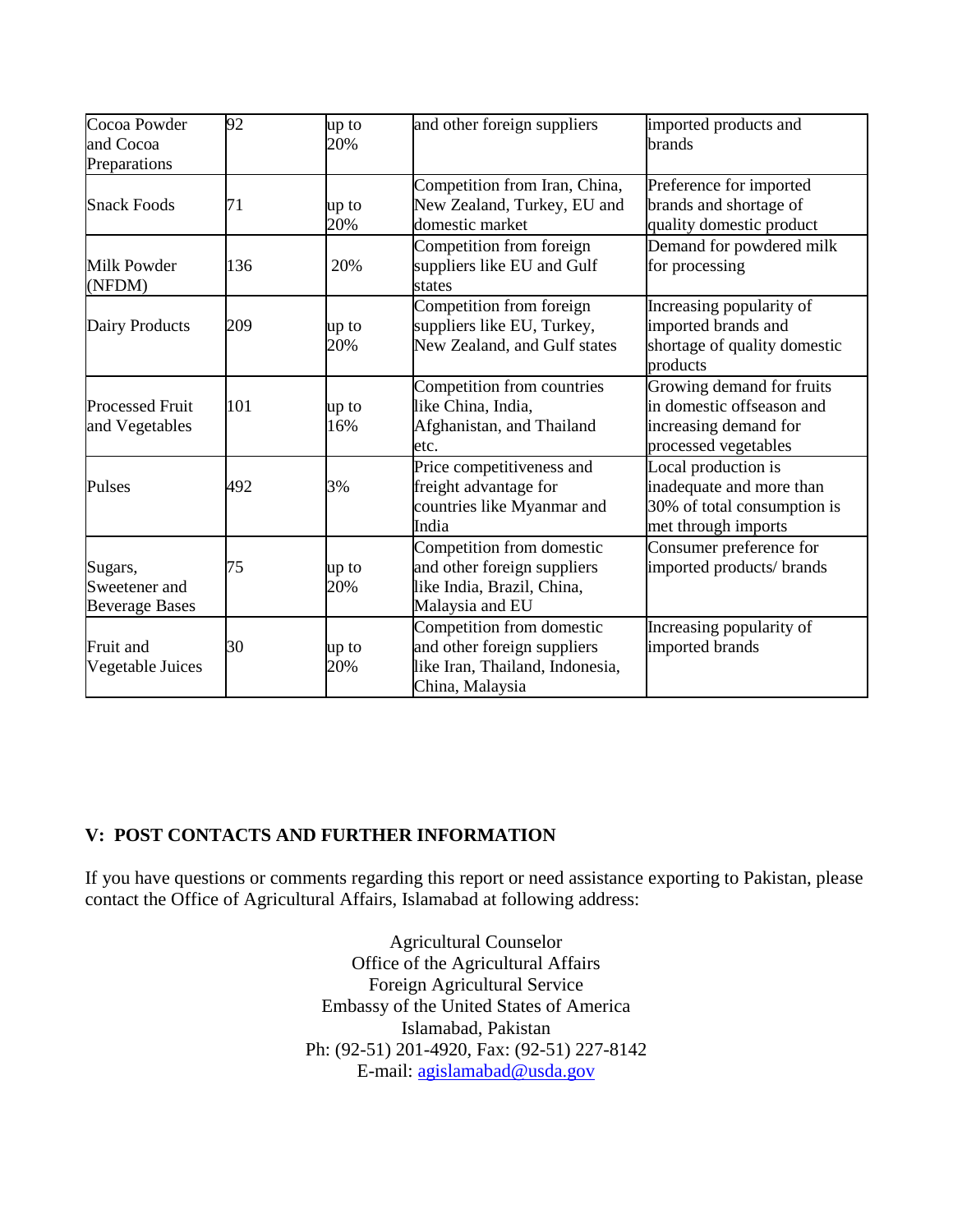For more information on exporting U.S. agricultural products, please visit the Foreign Agricultural Service's home page at: [http://www.fas.usda.gov](http://www.fas.usda.gov/)

The following reports may be of interest to U.S. suppliers. These, and related reports prepared by FAS Islamabad, can be accessed via the FAS Home Page, [www.fas.usda.gov](http://www.fas.usda.gov/) by clicking on "Attaché Reports" and typing the report title.

- FAIRS Narrative Report 2017
- FAIRS Certification 2017
- Food Retail Sector Report 2011

# **APPENDIX A: STATISTICS**

## **TABLE A: Key Trade and Demographic Information**

| Agricultural imports from all countries (USD billion) <sup>1</sup> / U.S. market share  | 6.7/9.32%     |
|-----------------------------------------------------------------------------------------|---------------|
| Consumer Food Imports from all countries (USD billion) <sup>2</sup> / U.S. market share | 1.35/10.7%    |
| Total Population <sup>3</sup>                                                           | 199.1 million |
| Urban population $4$                                                                    | 80.72 million |
| Population Density <sup>5</sup> (People per square kilometer)                           | 166.3         |
| Proportion of population below 15 years <sup>6</sup>                                    | 43.40%        |
| Proportion of population between 15 to 64 years <sup>7</sup>                            | 53.09%        |
| Per capita Gross Domestic Product in FY 17 (USD) <sup>8</sup>                           | 1,629         |
| Female population employed $2015/16^{10}$                                               | 22.2%         |
| Exchange Rate Rs. Per USD (as of November 22, 2017)                                     | 105.09        |

**Source:** *1, 2 USDA/FAS Global Trade Database; 3-10Economic survey of Pakistan and Pakistan Bureau of Statistics, and Ministry of Finance 2016/17*

| <b>Partner</b><br><b>Country</b> | Dollars (USD) |               |               |       | <b>Percentage Share</b> |       |  |
|----------------------------------|---------------|---------------|---------------|-------|-------------------------|-------|--|
|                                  | 2014          | 20015         | 2016          | 2014  | 2015                    | 2016  |  |
| World                            | 6,135,023,976 | 6,315,515,876 | 6,687,285,045 | 100   | 100                     | 100   |  |
| Indonesia                        | 1,556,443,808 | 1,507,448,786 | 1,525,746,884 | 25.37 | 23.87                   | 22.82 |  |
| Canada                           | 239,360,454   | 415,346,314   | 675,229,307   | 3.90  | 6.58                    | 10.10 |  |
| Malaysia                         | 715,462,036   | 500,423,724   | 666,138,277   | 11.66 | 7.92                    | 9.96  |  |
| <b>United States</b>             | 249,349,291   | 447,257,616   | 623,810,669   | 4.06  | 7.08                    | 9.33  |  |
| India                            | 925,426,856   | 961, 525, 125 | 600,730,977   | 15.08 | 15.22                   | 8.98  |  |
| Kenya                            | 233,421,712   | 342,000,686   | 382,818,669   | 3.80  | 5.42                    | 5.72  |  |
| China                            | 266,421,593   | 330,825,459   | 345,265,462   | 4.34  | 5.24                    | 5.16  |  |

**TABLE B: Top 15 Suppliers of Agricultural Products**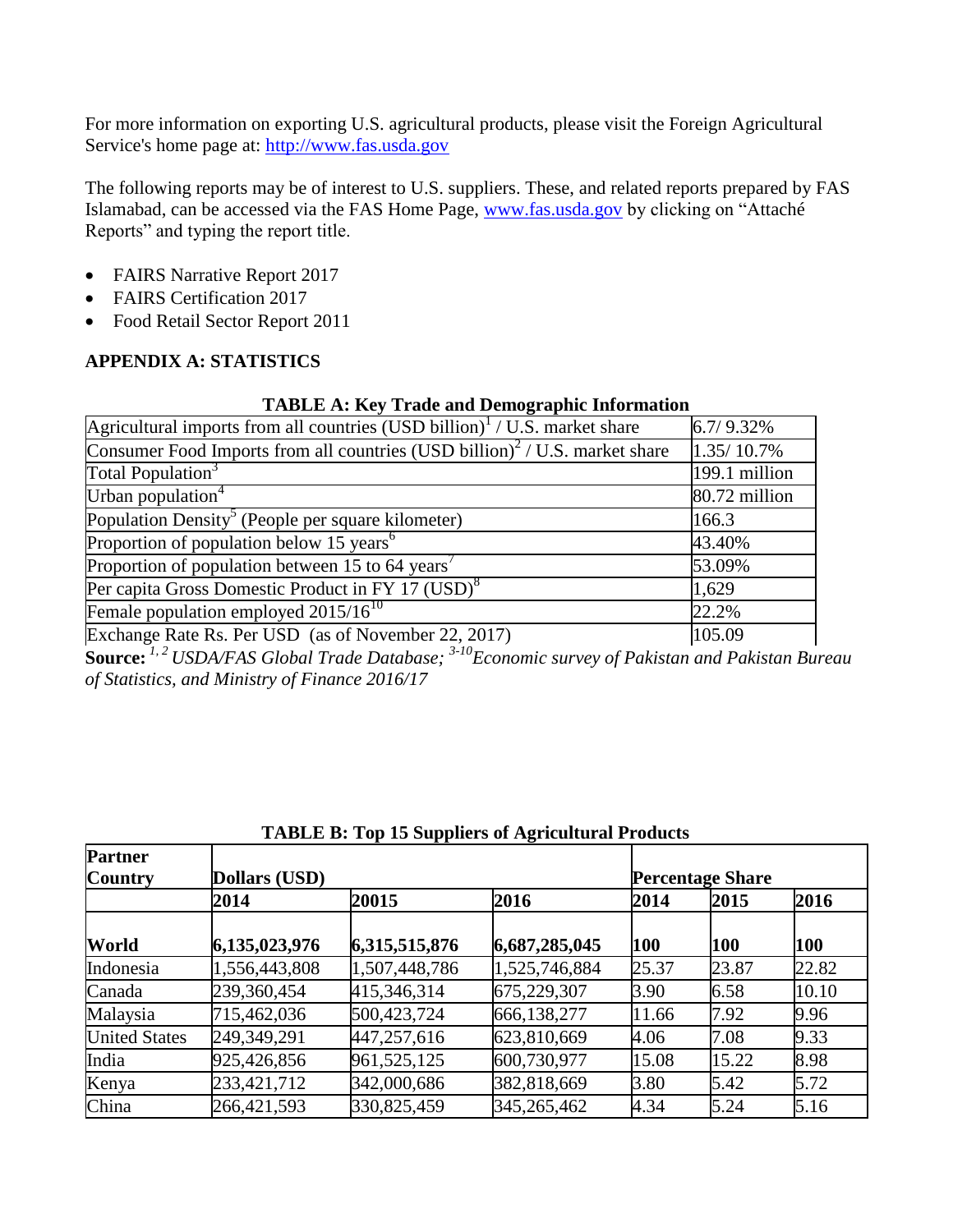| <b>Brazil</b>      | 96,236,238    | 211,252,473   | 324,653,044 | 1.57 | 3.34 | 4.85 |
|--------------------|---------------|---------------|-------------|------|------|------|
| Iran               | 193,405,156   | 209,371,931   | 241,443,897 | 3.15 | 3.32 | 3.61 |
| Argentina          | 267, 556, 174 | 393, 173, 783 | 232,796,204 | 4.36 | 6.23 | 3.48 |
| Australia          | 221,999,545   | 206, 141, 397 | 208,200,565 | 3.62 | 3.26 | 3.11 |
| <b>Netherlands</b> | 77,806,638    | 69,979,369    | 88,662,682  | 1.27 | 1.11 | 1.33 |
| Thailand           | 83,875,020    | 73,198,264    | 76,733,602  | 1.37 | 1.16 | 1.15 |
| Ukraine            | 310,094,102   | 82,197,261    | 55,571,081  | 5.05 | 1.30 | 0.83 |
| France             | 51,121,512    | 55,523,610    | 49,379,357  | 0.83 | 0.88 | 0.74 |

**Source:** *USDA/FAS Global Trade Database*

#### **TABLE C: Top 15 Suppliers of Consumer Food Products**

|                        | $\sim$ . To be published to compared to see<br>Dollars (USD) |               |               |       | <b>Percentage Share</b> |       |  |
|------------------------|--------------------------------------------------------------|---------------|---------------|-------|-------------------------|-------|--|
| <b>Partner Country</b> | 2014                                                         | 2015          | 2016          | 2014  | 2015                    | 2016  |  |
| World                  | 1,189,443,321                                                | 1,207,073,647 | 1,351,672,211 | 100.0 | 100.0                   | 100.0 |  |
| Iran                   | 135,926,697                                                  | 140,915,538   | 216, 155, 513 | 11.43 | 11.67                   | 15.99 |  |
| China                  | 151,583,597                                                  | 225,727,866   | 210,890,227   | 12.74 | 18.70                   | 15.60 |  |
| Indonesia              | 122,044,909                                                  | 122,980,062   | 156,007,639   | 10.26 | 10.19                   | 11.54 |  |
| <b>United States</b>   | 75,686,361                                                   | 98,960,072    | 144,942,688   | 6.36  | 8.20                    | 10.72 |  |
| India                  | 291,033,251                                                  | 170,726,121   | 134,747,645   | 24.47 | 14.14                   | 9.97  |  |
| Netherlands            | 62,088,383                                                   | 54,927,794    | 70,024,718    | 5.22  | 4.55                    | 5.18  |  |
| France                 | 43,335,376                                                   | 46,659,199    | 39,638,774    | 3.64  | 3.87                    | 2.93  |  |
| Thailand               | 27,289,718                                                   | 30,204,268    | 35,503,355    | 2.29  | 2.50                    | 2.63  |  |
| New Zealand            | 32,030,047                                                   | 27,767,044    | 33,821,310    | 2.69  | 2.30                    | 2.50  |  |
| Malaysia               | 25,849,742                                                   | 24,967,418    | 24,579,608    | 2.17  | 2.07                    | 1.82  |  |
| Singapore              | 22,140,775                                                   | 20,389,862    | 23,692,047    | 1.86  | 1.69                    | 1.75  |  |
| Turkey                 | 9,259,421                                                    | 15,382,348    | 23,631,828    | 0.78  | 1.27                    | 1.75  |  |
| Denmark                | 18,780,454                                                   | 21,479,137    | 22,605,623    | 1.58  | 1.78                    | 1.67  |  |
| Germany                | 25,334,240                                                   | 23,789,983    | 20,759,081    | 2.13  | 1.97                    | 1.54  |  |
| <b>United Kingdom</b>  | 14,778,436                                                   | 17,564,915    | 18,567,123    | 1.24  | 1.46                    | 1.37  |  |

**Source:** *USDA/FAS Global Trade Database*

**APPENDIX B: MAJOR FOOD AND AGRICULTURAL TRADE SHOWS IN PAKISTAN**

# **DAWN Sarsabz Pakistan Agri Expo**

Website: <http://agri.dawn.com/> Annual event organized in March

# **Expo Pakistan**

Website: <http://www.expopakistan.gov.pk/> Annual event organized in February & March

# **Food Technology Asia**

**Website:** <http://www.agroasia.net/>

# **IFTECH Pakistan**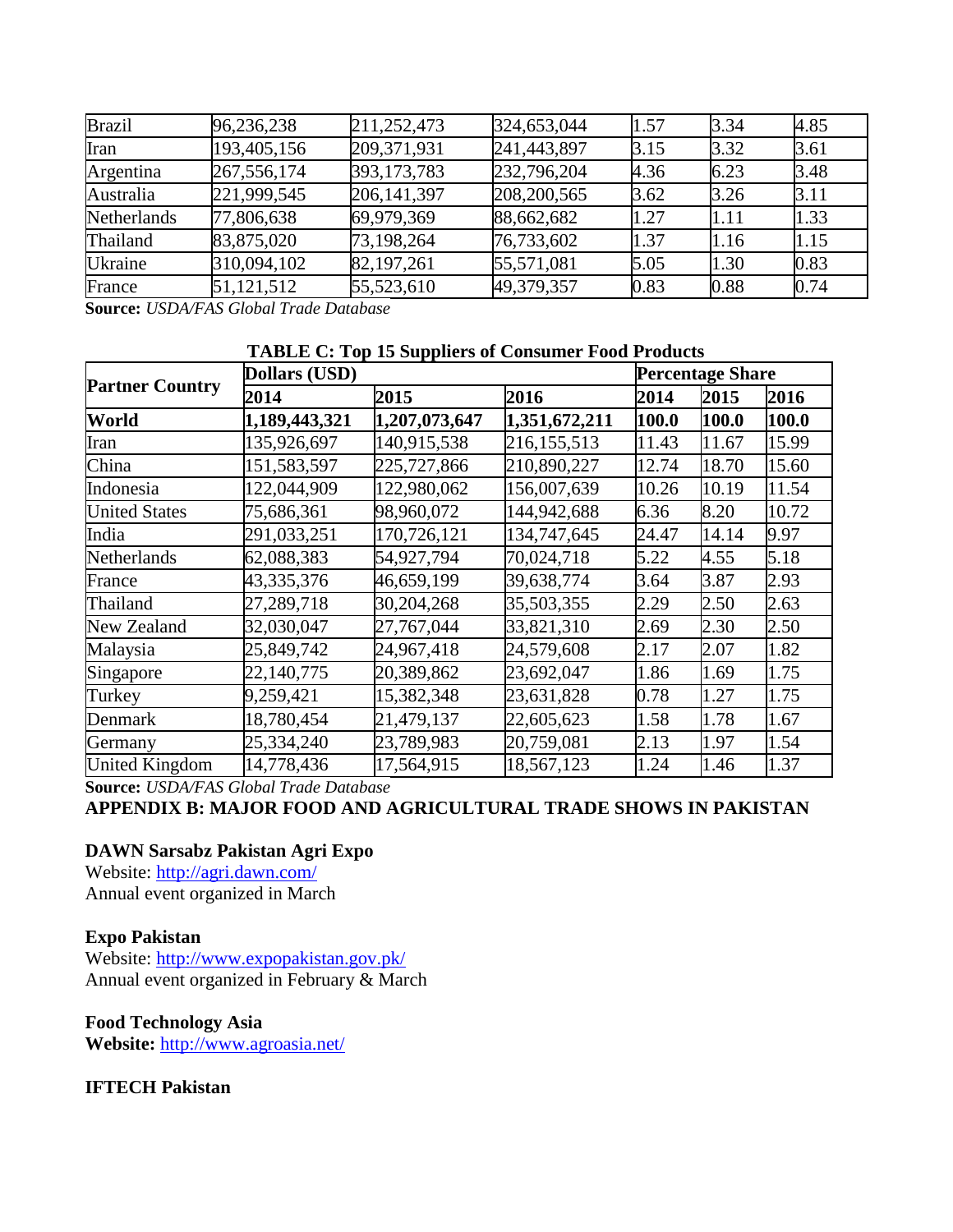Website:<http://www.foodtechpakistan.com/>

# **APPENDIX C: U.S. COOPERATORS IN PAKISTAN**

## **American Soybean Association (ASA)**

Website: [http://soygrowers.com/;](http://soygrowers.com/) www.asapakistan.com Local Representative Office Address: Office No. 601 & 602,  $6^{th}$  Floor, Lakson Square Building No. 3 Karachi - Pakistan Cellular: +92-300-921 2727 Email: [janjua@soypak.org](mailto:janjua@soypak.org)

## **Grains Council**

Website: [www.usgrains.org](http://www.usgrains.org/) Regional Representative Office Address: PO Box 384650, Dubai, UAE Cellular: +971-504-56-6154 (Dubai) Cellular: +92-300-823-2224 (Pakistan) Email: [shakebe@gmail.com](mailto:shakebe@gmail.com)

## **Cotton Council International (CCI)**

Website: [www.cottonusa.org](http://www.cottonusa.org/) Local Representative Office Address: 39 Atta Turk Block, New Garden Town, Lahore Cellular: +91-300-848 7912 Email: [mazhar@sypher.biz](mailto:mazhar@sypher.biz)

# **APPENDIX D: USEFUL PAKISTANI AGENCIES OF CENTRAL GOVERNMENT**

# **Ministry of National Food Security and Research (MNFSR)**

Government of Pakistan Pak Secretariat, Islamabad. Website: [www.mnfsr.gov.pk](http://www.mnfsr.gov.pk/) Lead Role: Regulates imports of livestock, plant, seed, fertilizer, pesticide material etc. into Pakistan.

#### **Department of Plant Protection (DPP)**

Ministry of National Food Security and Research Government of Pakistan, Karachi Website: plantprotection.gov.pk Lead Role: Inspection and regulation of the imports of plants and plant products.

# **Pakistan Standards and Quality Control Authority (PSQCA)**

Ministry of Science and Technology Government of Pakistan Karachi Website:<http://psqca.com.pk/>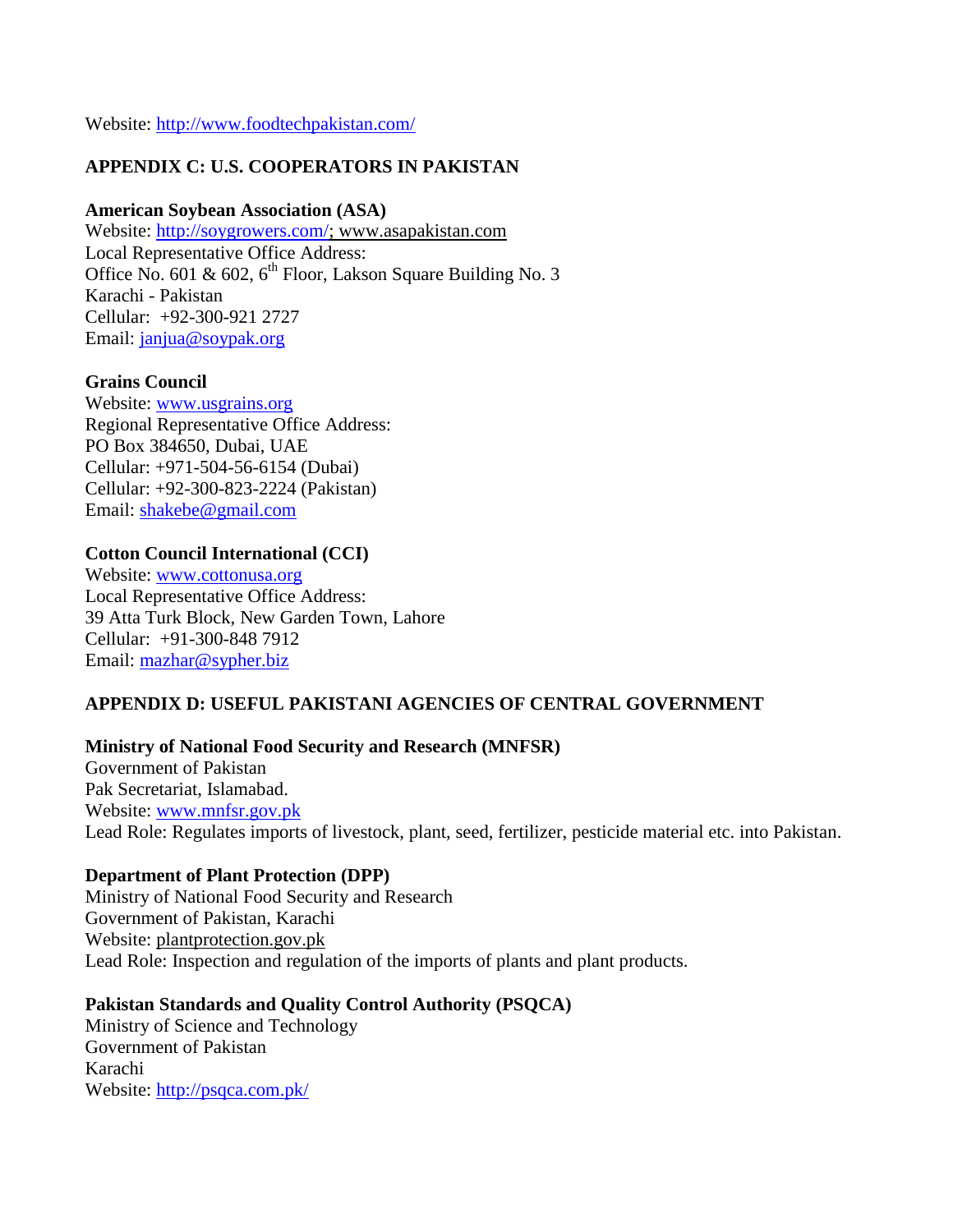Lead Role: Develops standards for various domestic and imported food products.

#### **Ministry of Textile Industry Pakistan**

Government of Pakistan Pak Secretariat, Islamabad. Website:<http://www.textile.gov.pk/> Lead Role: Regulates and promotes the textile sector in Pakistan.

#### **Ministry of Commerce**

Government of Pakistan Pak Secretariat, Islamabad. Website:<http://www.commerce.gov.pk/> Lead Role: Regulates imports and exports across custom frontiers.

# **APPENDIX E: LIST OF PAKISTANI TRADE ASSOCIATION**

[The Federation of Pakistan Chamber of Commerce and Industry](http://fpcci.org.pk/) (FPCCI)

[Rice Exporters Association of Pakistan](http://www.reap.com.pk/) (REAP)

[Pakistan Flour Mills Association](http://pfma.com.pk/pfma/images/registeredwheatbrokers.pdf) (PFMA)

[Pakistan Poultry Association](http://ppacentral.pk/) (PPA)

[Pakistan Dairy Association](http://www.pda.com.pk/) (PDA)

[Farmers Associate Pakistan](http://www.farmersassociates.com/) (FAP)

[Pakistan Central Cotton Committee](http://www.pccc.gov.pk/) (PCCC)

[All Pakistan Textile Mills Association](http://www.aptma.org.pk/) (APTMA)

Pakistan Sugar [Mills Association](http://www.psmacentre.com/) (PSMA)

[Basmati Growers Association](http://basmatigrowers.com/) (BGA)

[Pakistan Fruit and Vegetable Association](http://www.pfva.net/) (PFVA)

[Trade Development Authority of Pakistan](http://www.tdap.gov.pk/trade-bodies.php?id=3&page=3) (TDAP)

[American Business Council of Pakistan](http://www.abcpk.org.pk/) (ABC)

[American Business Forum of Pakistan](http://www.abf.com.pk/) (ABF)

[Karachi Timber Merchant Group](http://www.ktmg.com.pk/) (KTMG)